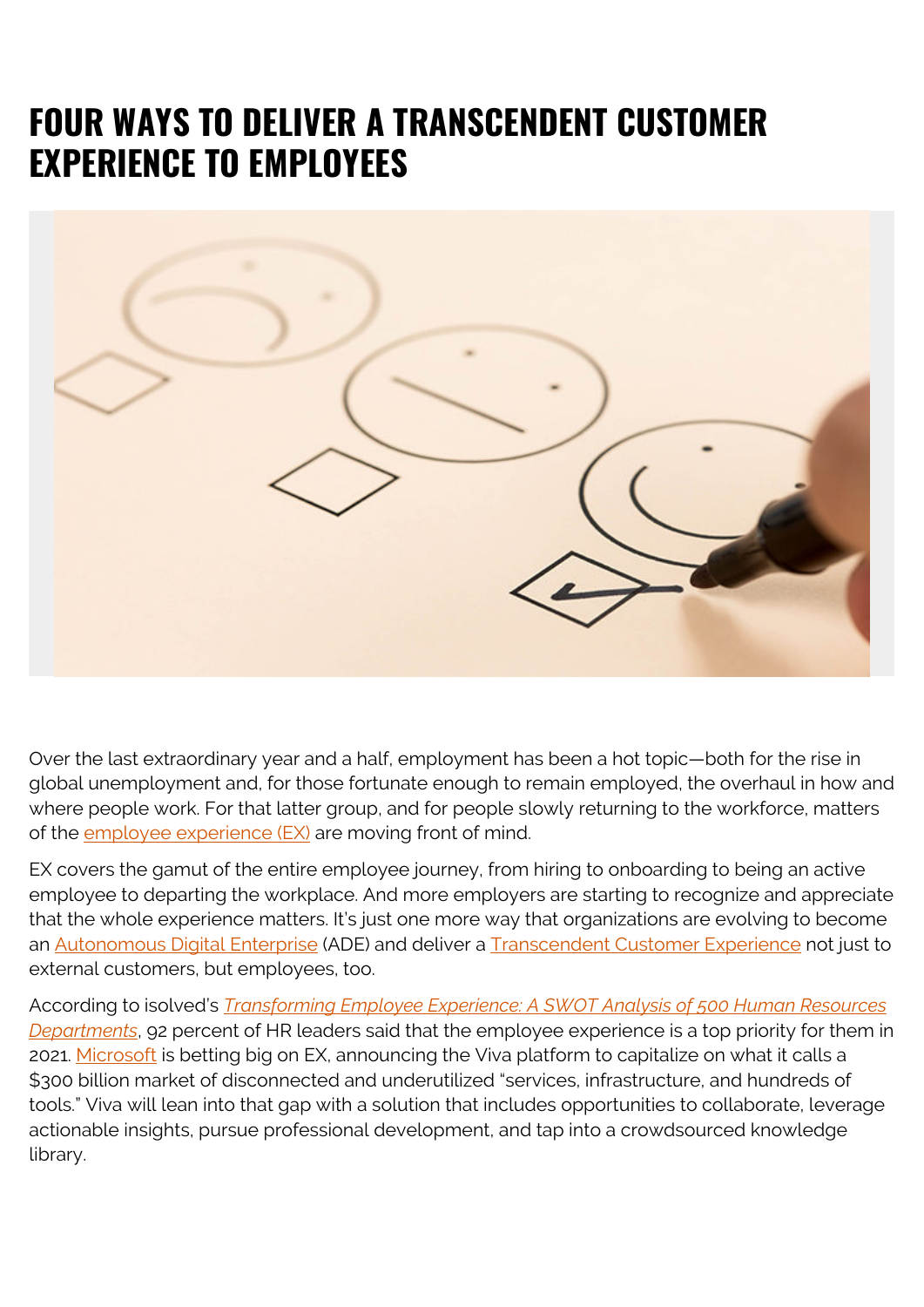# **Upskilling**

Once workers are fully employed and busy with their daily tasks, taking the time to learn new things is a luxury many can't afford, but keeping existing skills sharp—and learning new ones—will help ensure they remain relevant in an ADE. It's also good for business. In the World Economic Forum and PwC's *[Upskilling for Shared Prosperity](https://www.pwc.com/gx/en/issues/upskilling/upskilling-for-shared-prosperity.html)* report, they point to the net benefits yielded from upskilling, including the potential to boost global GDP by \$6.5 trillion by 2030 if skills gaps are closed by 2028.

Future roles will evolve to require more soft skills such as creativity, innovation, and empathy, which are complementary to automation—a key component of an ADE. By automating repetitive and mundane manual tasks, employees will have more time to focus on higher-value learning and work. The study estimates that upskilling could create 5.3 million net new jobs by 2030, many of which will also support an organization's ability to adopt new technologies.

#### **Managing the day to day**

Keeping employees engaged, and recognizing their talent and dedication, is integral to retaining them. [Gallup research](https://www.gallup.com/workplace/242252/employee-experience.aspx) found that the number one reason people change jobs is for career growth opportunities, indicating that they're not being considered for internal opportunities to the degree that they should, and only two in ten employees say that their performance is managed in a way that motivates them to do outstanding work.

Gallup advises considering employees as consumers of the workplace. If you wrap your head around that, the basics are clear—you want them to be happy with their experience; you want them to return every day; and you recognize that their satisfaction is integral to the success of your business. To that end, tools are now available to help build that engagement throughout the employee journey, just like you would for a customer journey.

Employee surveys and Net Promoter Scores (NPS) help leaders keep a finger on the pulse of their employee satisfaction while internal communities open the lines of communications across matrixed organizations, empower employee recognition, and create opportunities for employees to feel included and part of the larger company. Incentivizing hiring through employee referrals is also a great way to build brand awareness, recognition, and equity in your business.

## **The new models of working**

Before 2020, remote working was still a relatively niche activity, relegated to few roles and even fewer companies. Since the pandemic began, remote working has hit its stride (whether voluntarily or forced) for a significant portion of the workforce, so much so that big tech companies that once thrived on enticing employees into office complexes that were a mix of theme parks and collaborative workspaces have now recognized and accepted that their employees can work just fine sight unseen. Those same companies are also extending their remote work options through 2021 and beyond. [Salesforce](https://www.salesforce.com/news/stories/creating-a-best-workplace-from-anywhere/) made news when it announced that the vast majority of its employees can work wherever, whenever, and however they choose—forever.

Sending employees home to keep business moving happened overnight, but the acclimation took some time, dependent on how far along companies were in their digital transformation. From outfitting staff with the right hardware and software to employees figuring out connectivity at home—and managing household and family commitments in tandem—there were growing pains to